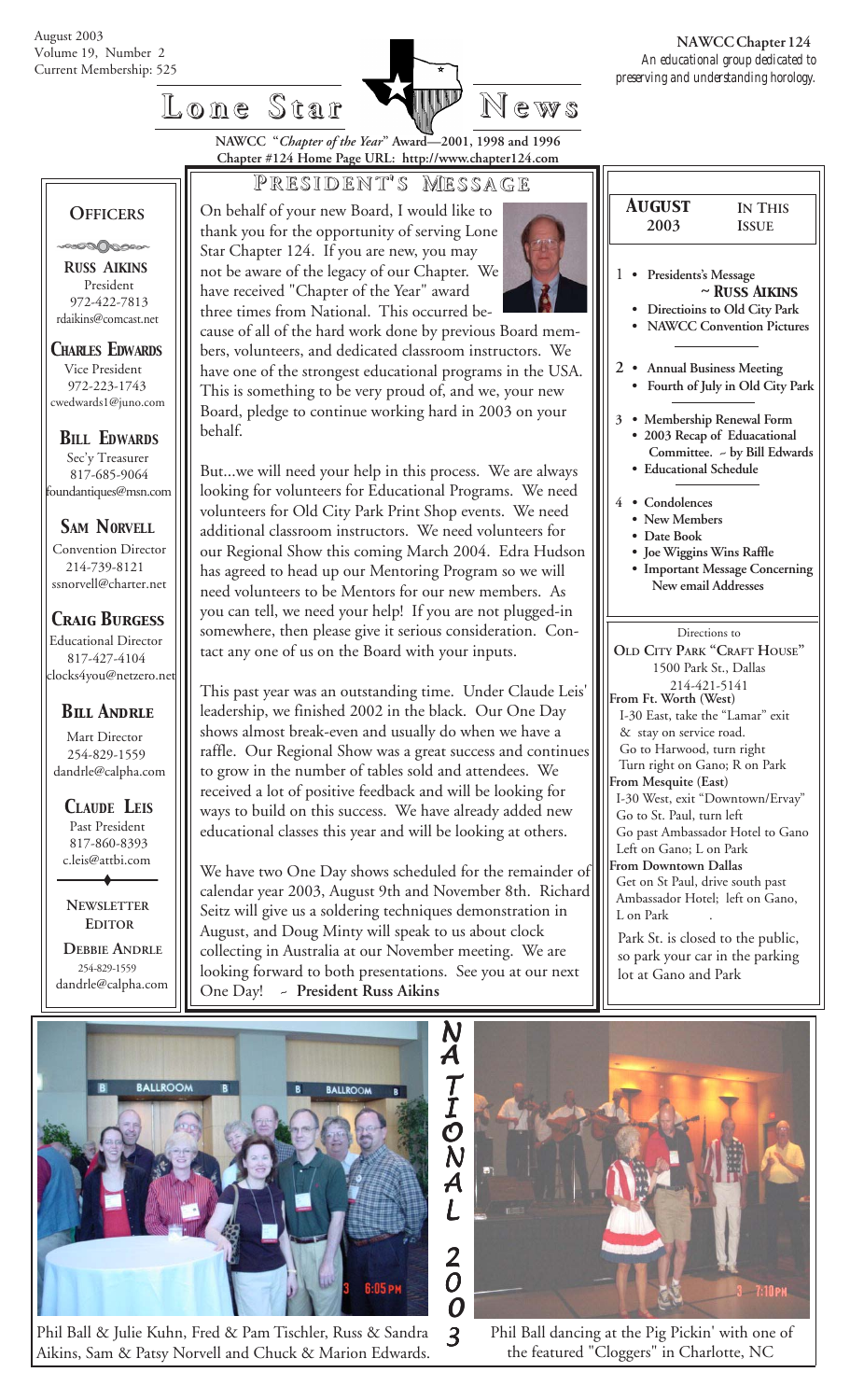# Annual Business Meeting

**New Officers Nominated, Budget Discussed & Year Recapped**



Incoming *President Russ Aikins* presents Outgoing Presi dent *Claude Leis* with a Certificate of Appreciation and a Liftime Membership to Chapter 124

A very nice turnout of 89 members attended the Annual Business Meeting. This is important because this is "your club" and "your business." Incoming President Russ Aikins emphasized that he will welcome input, ideas and suggestions from the members.

The budget was presented, and it was very good news to learn that the chapter made almost \$7,000.00 last year! This was almost \$6,000.00 more than the previous year. The extra income came from several sources such as the Regional and cutting expenses. The auctions brought in extra also. However, future auctions may be limited due to the extraordinary amount of labor that goes into preparing for them. Not that much money is made considering how much work is involved. Although, they did make about \$1,000.00.

Speical thanks go out to *Phil Gregory* and *Bill Edwards* for cutting educational expenses and to *Clinton Kleen* who has found ways to cut printing costs of the Newsletter.



 Outgoing President **Claude Leis**, Incoming President **Russ Aikins**, Incoming Vice President **Chuck Edwards**, Incoming Secretary/Treasurer **Bill Edwards**, Newly nominated Mart Director **Bill Andrle**, Newly nominated Education Director **Craig Burgess**, and Board Member at Large Pastor **Edra Hudson**. Not pictured is newly nominated Con vention Director **Sam Norvell**.

With *Rob Quick* stepping down and *Edra Hudson* assuming another position as a Board Member at Large, three new Board members had to be found. Past Presidents got together and nominated some very promising people.

New Convention Director, **SAM NORVELL**, just retired from the oil industry where he served as a corporate attorney. His other interests include exercising and the Dallas Gun Club. *Craig Burgess* lives in Fort Worth and is married to his lovely wife, Teresa. When he is not at his day job as an electrical engineer for Lockheed Martin, he is playing with their three young children. He also enjoys woodworking and clock repair. **BILL ANDRLE** is a mechanical engineer for an electrical company in Waco and enjoys horses as well as clock collecting, repair and restoration. He is also married to the newsletter editor, Debbie Andrle.

# Dallas Old City Park on the Fourth of July





**Old Fate, TX Railroad Depot** Volunteers *Joe Veneziano* & *Bill Andrle*

Twice a year Chapter 124 has the opportunity to educate the public about horology at Old City Park in Dallas, Texas. Volunteering at the park for special events saves the chapter classroom rent expense through trade also. Just a few volunteers are needed to host this educational. This year Joe Veneziano presented the history of the Fate, Texas railroad station which fit in nicely with the topic of railroad watches and selfwinding clocks - timepieces appropriate for this era. Bill Andrle assisted Joe, and Debbie Andrle helped greet visitors. Joe spoke more about watches, and Bill spoke more about self-winders. However, Joe did all the research. He worked several hours on his own to find interesting topics such as the standardization of time.

One Chapter 124 member was kind enough to bring a large clock and two display cases full of railroad watches. Another brought some huge self-winding clocks to hang on the wall. Even an old Sears Catalogue proved to be an interesting novelty showing pocket watches for sale in 1912. What absolutely fascinated the visitors was the history of the standardization of time. It was something about which they could really relate and understand. It is always fun to know "Why?" If there had not been deadly train crashes, there might not be a need to keep everyone on the same time schedule. The visitors really appreciated this information and enjoyed the presentations.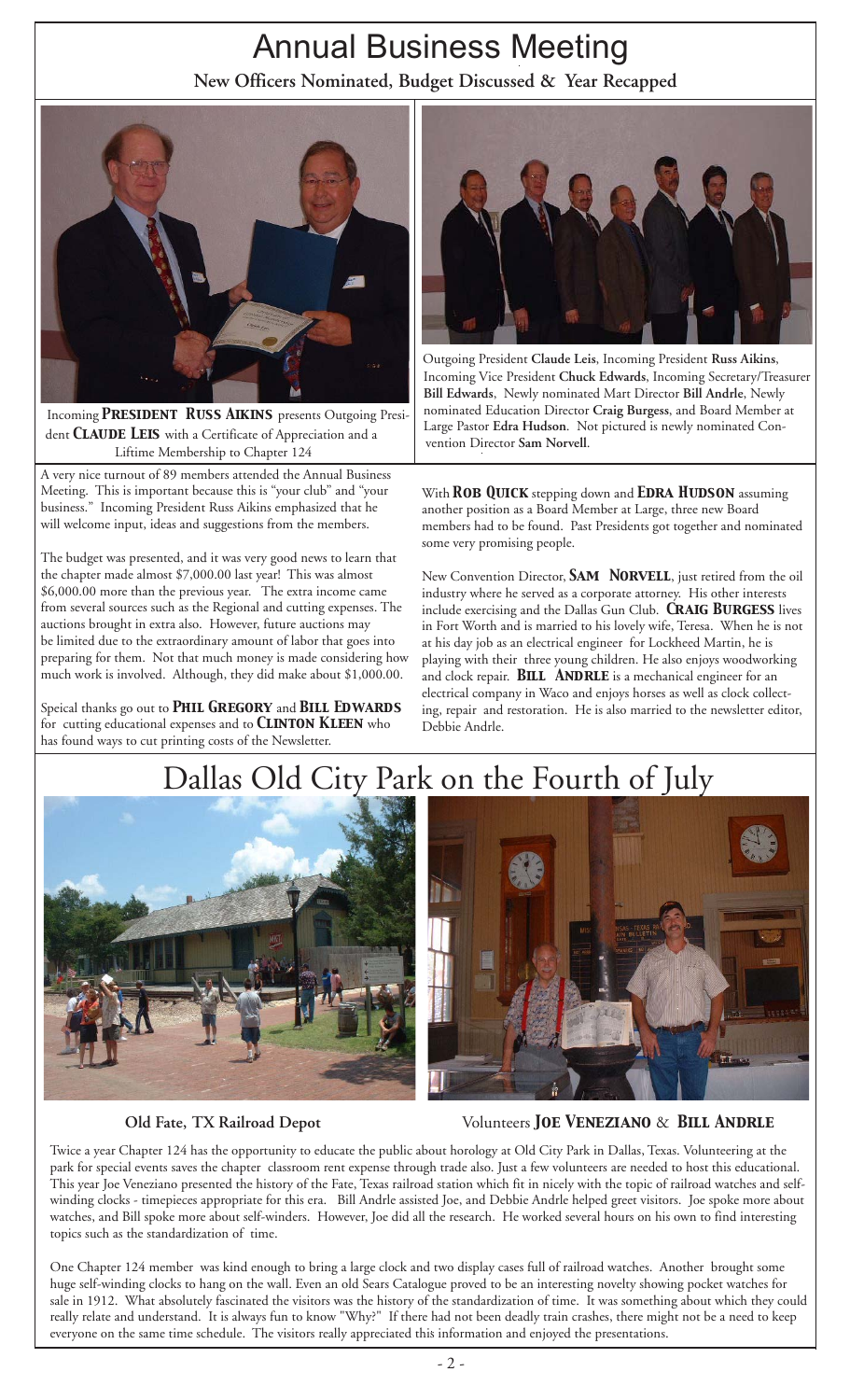| APPLICATION/RENEWAL for LONE STAR CHAPTER 124, NAWCC                                                                                                                                                                                                                                                                                                                         |  |                                                                                                                                                                                                                                               |                                              |  |  |
|------------------------------------------------------------------------------------------------------------------------------------------------------------------------------------------------------------------------------------------------------------------------------------------------------------------------------------------------------------------------------|--|-----------------------------------------------------------------------------------------------------------------------------------------------------------------------------------------------------------------------------------------------|----------------------------------------------|--|--|
| An educational group dedicated to preserving and understanding horology.                                                                                                                                                                                                                                                                                                     |  | $\Box$ New #124 Member                                                                                                                                                                                                                        | Dues are \$10 per year.                      |  |  |
| Complete & send with applicable check made payable to LONE STAR CHAPTER #124<br>to GENE MEYSENBURG, 11028 Creekmere, Dallas TX 75218                                                                                                                                                                                                                                         |  | Renew my membership<br>Check appropriate box:                                                                                                                                                                                                 | yrs $@$ \$10 =<br>Join/renew for 1 - 5 years |  |  |
| Please PRINT:                                                                                                                                                                                                                                                                                                                                                                |  | To join Chapter #124, you must be an NAWCC member, or have applied for NAWCC<br>membership. Have you applied for National membership, but haven't gotten a member-<br>ship number? Check here __, [Date of your application/check to National |                                              |  |  |
| Mr__ Mrs__ Miss__ Ms__ (Please check appropriate blank.)                                                                                                                                                                                                                                                                                                                     |  |                                                                                                                                                                                                                                               |                                              |  |  |
| $NAME$ $NAME$ $NANCE#$ $NANCE#$ $NANCE#$ $NANCE#$ $NANCE#$ $NANCE#$ $NANCE#$ $N A W C C#$ $N A W C C#$ $N A W C C#$ $N A W C C#$ $N A W C C#$ $N A W C C#$ $N A W C C#$ $N A W C C#$ $N A W C C#$ $N A W C C#$ $N A W C C#$ $N A W C C#$ $N A W C C#$ $N A W C C#$ $N A W C C#$ $N A W C C#$ $N A W C C#$ $N A W C C#$ $N A W C C#$                                          |  |                                                                                                                                                                                                                                               |                                              |  |  |
|                                                                                                                                                                                                                                                                                                                                                                              |  |                                                                                                                                                                                                                                               |                                              |  |  |
| $CITY$ $ZIP$ $ZIP$                                                                                                                                                                                                                                                                                                                                                           |  |                                                                                                                                                                                                                                               |                                              |  |  |
|                                                                                                                                                                                                                                                                                                                                                                              |  |                                                                                                                                                                                                                                               |                                              |  |  |
|                                                                                                                                                                                                                                                                                                                                                                              |  |                                                                                                                                                                                                                                               |                                              |  |  |
| Who recommended you?                                                                                                                                                                                                                                                                                                                                                         |  |                                                                                                                                                                                                                                               | 8/03                                         |  |  |
| <b>Education Committee Report Provided at the 2003 Business Meeting</b><br>by Bill Edwards                                                                                                                                                                                                                                                                                   |  |                                                                                                                                                                                                                                               |                                              |  |  |
| <b>Recap of Education Committee Activities</b>                                                                                                                                                                                                                                                                                                                               |  |                                                                                                                                                                                                                                               |                                              |  |  |
| Eleven classes were conducted by chapter instructors during the year, totaling 224 classroom hours. Classes gener-<br>ated \$3,260 income, which netted \$1,345 to the Chapter after expenses. Seven additional classes are currently<br>scheduled between August and December 2003. If you are interested in a class, contact any member of the Educa-<br>tional Committee. |  |                                                                                                                                                                                                                                               |                                              |  |  |
| <b>Old City Park Activity</b>                                                                                                                                                                                                                                                                                                                                                |  |                                                                                                                                                                                                                                               |                                              |  |  |
| The Old City Park (OCP) provides us with classroom space as well as chapter advertising - on their website; in the<br>Old City Park Gazette; and in their Report to the Dallas County Heritage Society. In return we provide volunteers<br>for special events and clock repair services.                                                                                     |  |                                                                                                                                                                                                                                               |                                              |  |  |
| Until the new OCP education building is ready (about 5 years), an additional facility is needed. Your Educational<br>Committee is working to locate a ground floor classroom, with permanent storage and space for a minimum of 12<br>students.                                                                                                                              |  |                                                                                                                                                                                                                                               |                                              |  |  |

Education is very important to Chapter 124. Our tax exempt status requires that we educate the public, and your support is needed for leading classes and volunteering for OCP events. Please contact any member of the Educational Committee or any Board Member if you can assist.

#### *Education Classes Education Classes*  $\begin{array}{c} \bullet \\ \bullet \hspace{1.6cm} \bullet \hspace{1.6cm} \bullet \end{array}$

 **CHAPTER 124 — August - November 2003 AT OLD CITY PARK, DALLAS**

| <b>CLASS</b>                  | <b>DATE</b>                                           | <b>COST</b> | <b>INSTRUCTOR</b>              |
|-------------------------------|-------------------------------------------------------|-------------|--------------------------------|
| Pocket Watch Repair           | Aug. 23-24                                            | \$25        | Kent Dickerson (Call Craig*)   |
| Clock Repair 400              | Sep 13-14, Sep 20-21                                  | \$50        | FredTischler<br>@972-612-0712  |
| Clock Repair 100              | Sept 27-28, Oct. 4-5                                  | \$50        | Phil Ball @972-889-9338        |
| Transfer / Stenciling         | * NOTE Change: Nov.15-16 $*$ \$25                     |             | Phil Gregory @972-717-4021     |
| <b>Clock Case Restoration</b> | Oct 25-26                                             | \$25        | *Craig Burgess @817-427-4104   |
| <b>Self Winding Class</b>     | Nov 1-2, Nov 8-9<br>* (at a place to be determined) * | \$50        | Marybess Grisham @214-351-5554 |
| Jewelers Lathe I              | (Not yet scheduled)                                   |             | Russ Aikins @972-422-7813      |